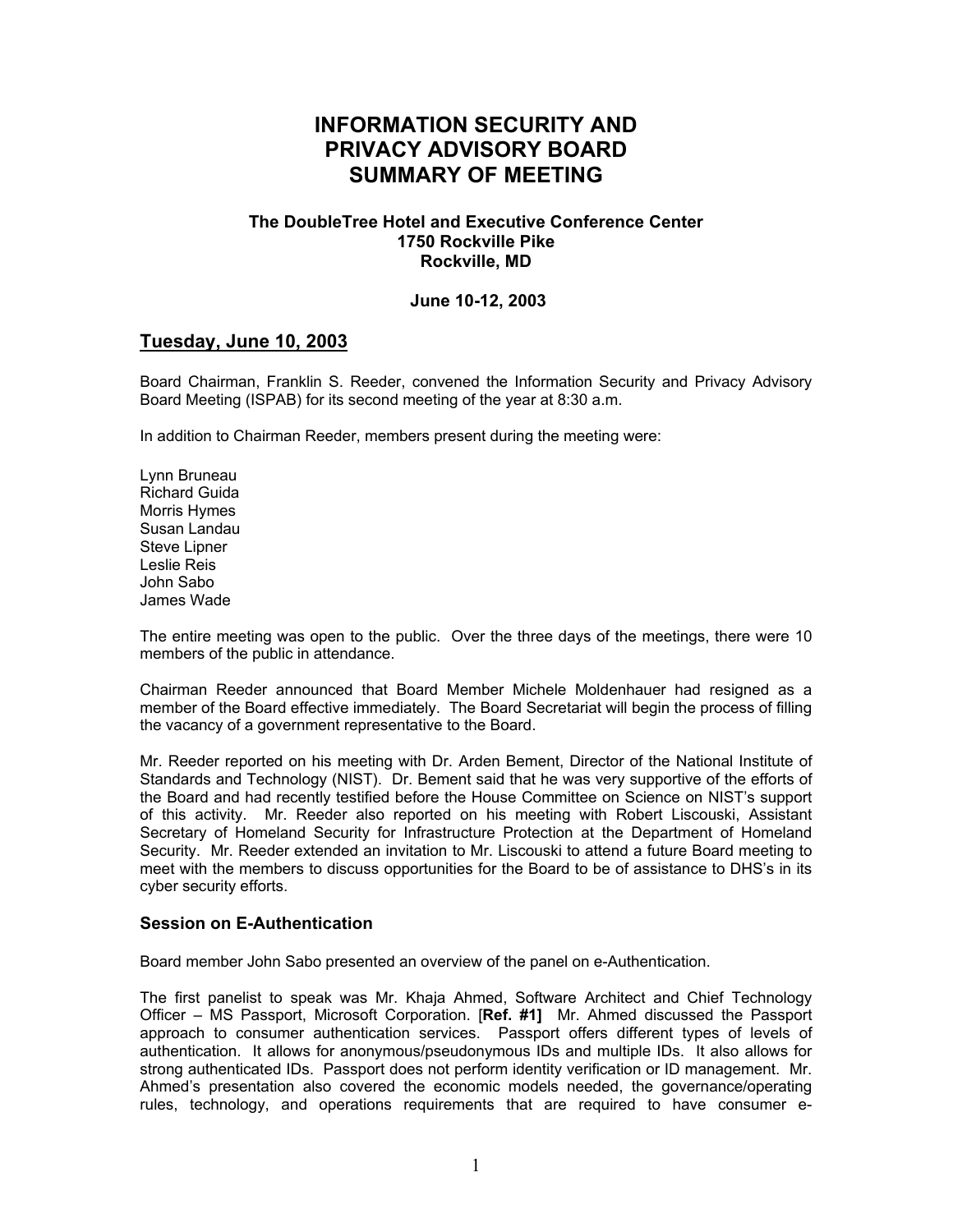Authentication in place. Passport offers trusted data management. It does not mine, sell, rent or market Passport data. It does not allow secondary use of Passport data by Microsoft or anyone else and Passport facilities are not shared. The focus is on consumer empowerment. It requires participating sites to post their privacy policy and to support P3P. Passport also supports E.U. Safe Harbor. In the future, Microsoft will be exploring stronger authentication and privacy options such as certificate-based authentications, dual passwords, one-time passwords, phone-based authentications, multiple issuers of IDs and multiple authentication services in "federations'.

The second panelist to present was Ms. Christine Varney of Hogan & Hartson LLP, who represented the Liberty Alliance project. **[Ref. #2]** During 2002-2003, the consortium of members as grown to over 170 and includes the General Services Administration and the Department of Defense. At the Spring 2003 RSA Conference, Liberty Alliance brought together 20 members for an interoperability demonstration to showcase account linking and simplified sign-on. There is also a hands-on interoperability demonstration available at the Neustar facilities in Northern Virginia. Liberty also released a public draft of their Phase 2 specifications as well as drafts of security and privacy implementation guidelines and the privacy and security best practices document. These documents highlighted global privacy laws and fair information practices. These Liberty Alliance specifications offer a technology blueprint for companies that want to create innovative, identity-based web services based on a federated model. Liberty expects to release the final version of Phase 2 in September 2003. Ms. Varney reported that other Alliance initiatives in progress are in the areas of business templates, certification program: technology brand for conformance to specifications and multi-track model for identity services.

The third participant in the panel session was Lynette Millett of the National Academy of Sciences Computer Science and Telecommunications Board (CSTB). The briefing was on the NRC study of authentication through the lens of privacy. Mr. Steven Bellovin of AT & T Research Labs and Mr. Stephen Holden, University of Maryland, Baltimore County, who were members of CSTB Study Committee on Authentication Technologies and their Privacy Implications, also joined Ms. Millett during the briefing. **[Ref. #3]**

Ms. Millette explained the genesis of the study. The study committee consisted of chairman Stephen T. Kent of BBN Technologies and 15 other prominent members of the information technology community and academia. The study was launched in March 2001. Seven plenary meetings were held during 2001-2002. The motivations for the study centered around privacy as a growing concern in general. The committee was asked to look at how authentication technologies affect privacy with the caveat that affecting privacy is not always considered a violation of privacy.

Mr. Bellovin reviewed the definitions used in this report. He stated that terminology is central and that agreed-upon terminology is critical for a productive discussion. Inconsistent usage confuses the issue and terms are not as they seem colloquially. Four types of privacy are discussed in the report: information privacy, bodily integrity, decisional privacy and communications privacy.

Steve Holden was next to speak. His briefing covered system considerations including discussion of various underlying technologies such as passwords (static vs. one-time), challengeresponse mechanisms, PKI and biometrics. Mr. Holden also discussed the multiple points at which privacy is affected. Chapter 7 of the report describes each of these points in detail.

The following are the major findings/recommendations of the study: context, scope, and implementation matter greatly; local contexts/use are usually more privacy-sensitive; secondary uses are particularly problematic; a toolkit for thinking through design is provided; and, a checklist for evaluating/designing authentication systems is presented.

The Government plays a unique role as a regulator, issuer of identity documents and a relying party. The Government has a unique relationship with citizens. Some of the reasons for this relationship concept is that many transactions are perceived to be mandatory, agencies cannot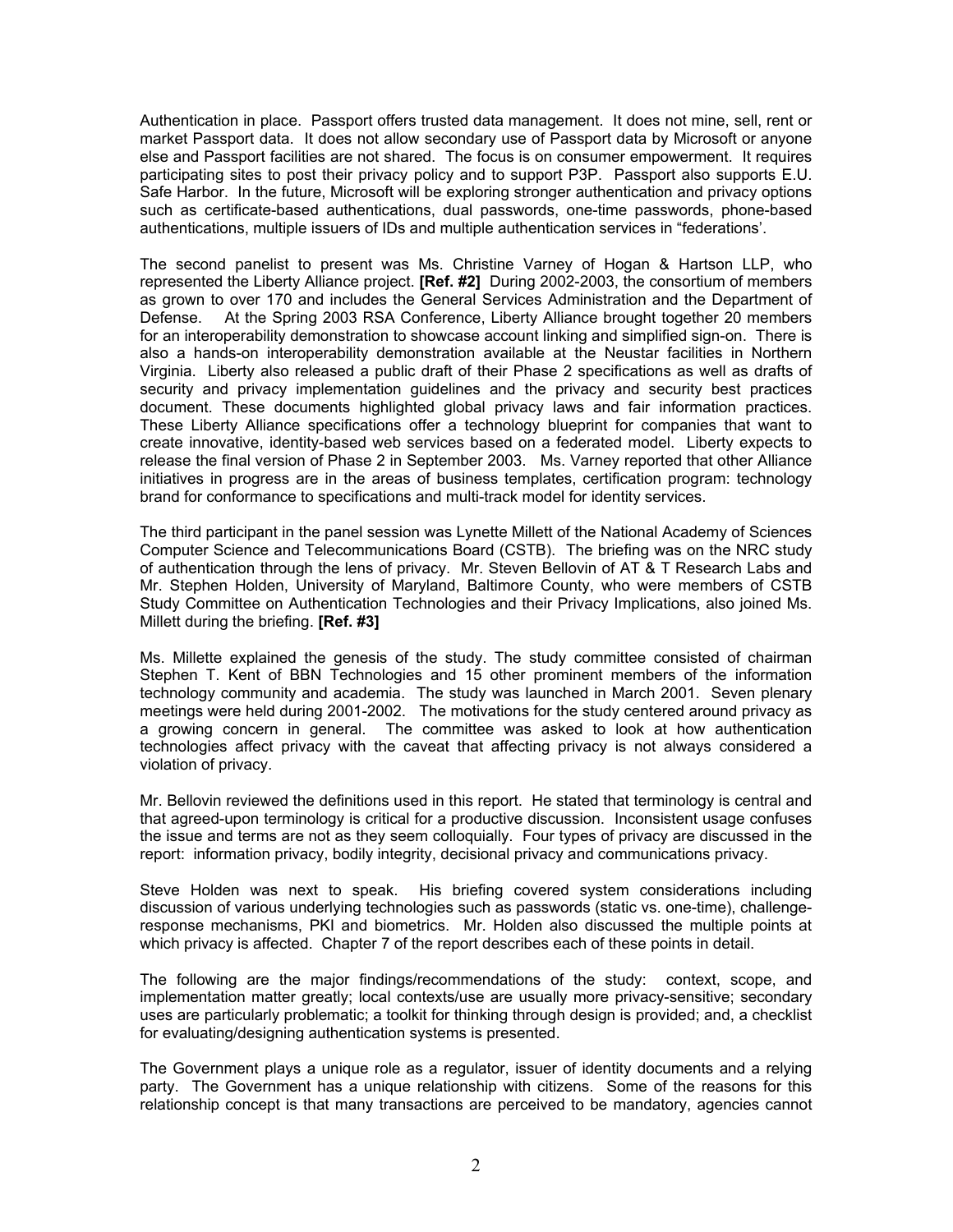choose their markets, relationships can be cradle-to-grave and individuals many have higher expectations for the Government. Foundational documents such as birth certificates are a risk from a security perspective because of the diverse issuers and no interest on the part of the issuers to ensure validity or reliability. For example, a birth certificate should not be used as a sole-based identity document.

In addition to the CSTB's authentication report, Ms. Millette also mentioned another report that looked into the questions about nationwide identity systems. Driver's licenses are a nationwide identity system facing enormous challenges because of inappropriate linkages and the likelihood of unrestricted secondary uses. The biometrics databases and samples would need strong protection.

In conclusion, the CSTB's study group overall assessment found that care must be taken to assess the privacy implications of authentication systems. Design and implementation choices weigh heavily on the privacy impact of authentication systems. They found no easy answers or panaceas.

Chairman Reeder thanked the group for their report and asked what the Board could do to capitalize on the CSTB effort to raise the level of consciousness within Government in regard to privacy assessments. Ms. Millette responded that NIST has a unique role in helping to formulated government-wide policy practices and to this end the Board could let NIST know that there is little recognition of privacy in the Government and ask that they encourage other agencies to have privacy implementations as part of whatever they design. Areas to make others aware of might be to discourage authentication when authorization is what is being requested. Avoid use of easy linked data unless it is needed for the data to take care of the mission. Consider the threat. Avoid collection of information unless it is planned for a specific purpose and avoid tracking at all cost.

The Board will invite Eva Kleederman to their next meeting brief them on the privacy guidance document that the Office of Management and Budget has been working on this past Spring. The Board would also like to hear from agencies that are using customer recovery services to complete their missions.

The next panelist to speak was Jeanette Thornton, Staff Specialist for the Office of Information and Regulatory Affairs at the Office of Management and Budget. Ms. Thornton spoke about the work being done in the recently established office of e-Government under Mr. Mark Forman. In August 0f 2001, OMB's e-Government strategy was started by an initiative that looked at the opportunities of e-Government collaboration across the Government. Twenty-four initiatives were developed including one on e-Authentication. The goal of consolidating Government payroll providers was the major reason for this endeavor. OMB looked at all types of authentication technologies. Four separate pieces of work were identified: (1) development of policies; (2) creation of common infrastructures with sharing between credential providers; (3) establishment of a policy framework; and (4) enacting the application. The resulting document will be published as a draft with a 30-day public comment period. It will contain four levels of standards for use by the Government. Ms. Thornton reported that NIST is also developing a technology document in tandem with OMB. William Burr and Tim Polk of NIST are working with OMB on the e-Authentication technical guidance. OMB is particularly interested in the infrastructure and developing a government business case for FY05. They have joined with Liberty Alliance and they are interested in the business rules and examples of memorandum of understanding. OMB proposes to accredit public/private sectors to perform certain levels of certification of credentials. They are currently working with Federal agencies that are already issuing credentials. To the question of whether the OMB guidance document will address a set of policy questions that should be developed to address the question of authentication needs, Ms. Thornton replied that OMB has not yet planned to tackle this issue. She said that Section 208 is rather broad about what a privacy impact assessment should contain.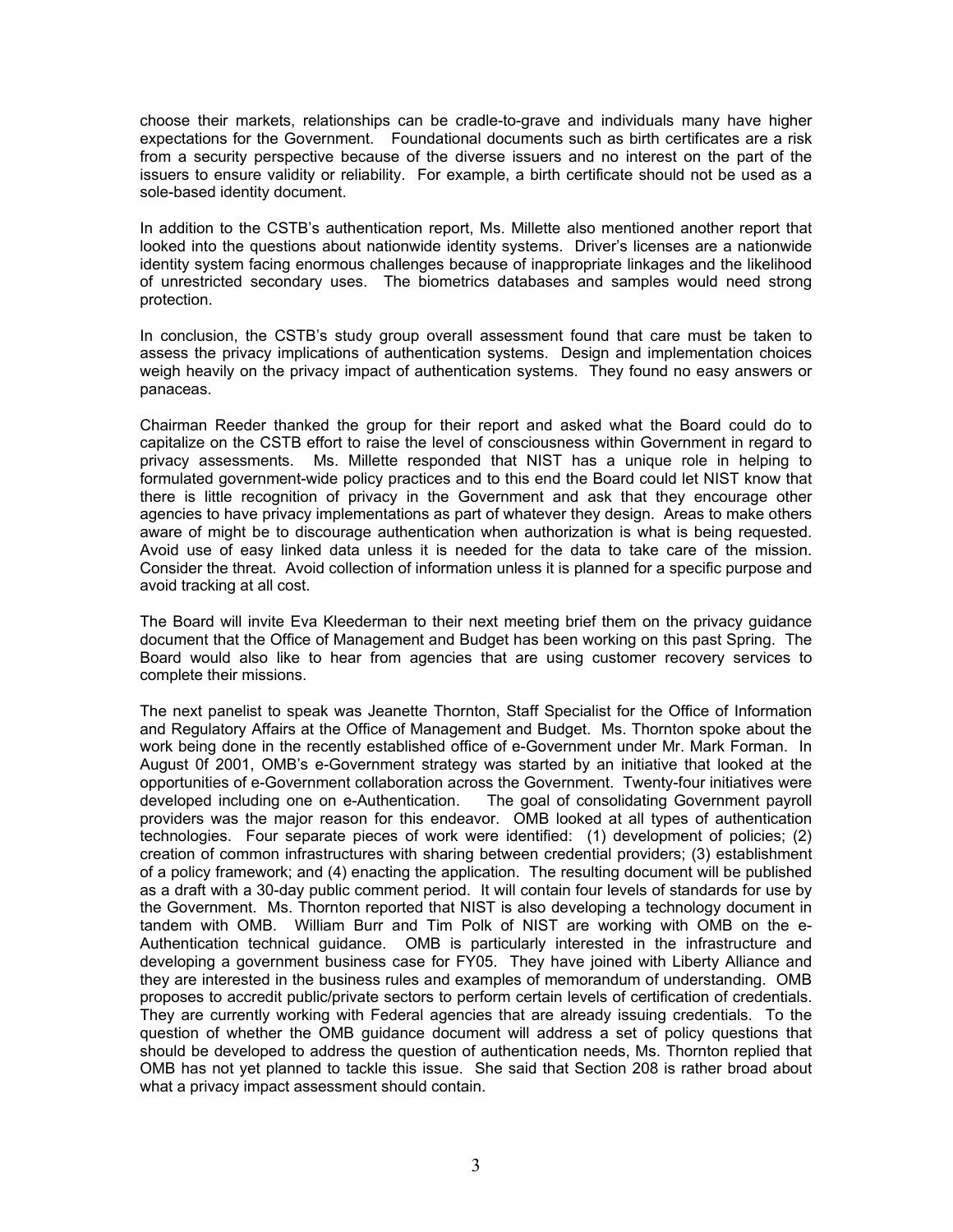Bob Sunday, Lead Architect of the Secure Channel (SC) Project Management Office, Public Works and Government Services of Canada was the next panelists to speak **[Ref. #4]** The mission of the Secure Channel Project is to provide electronic access to the Government of Canada's (GoC) current and future applications to citizens, businesses and trusted partners in a secure and client-centric fashion. The broad challenge is in creating a secure, high-performance electronic environment through which Canadians willingly engage in the activities of government. Mr. Sunday described the conceptual model and the service broker model. There are three services lines offered with Secure Channel: SCNet (common network services), epass Canada (common registration services), and Receiver General Buy Button (common payment services). Mr. Sunday reviewed the security of SC infrastructure covering the network, security zones, platform safeguards, core infrastructure services and security management issues. Also discussed was the mechanism in place for Departmental adoption and deployment of SC that consisted of an Opportunity Review Board and Client Implementation Teams.

Mr. Ari Schwartz, Associate Director for The Center for Democracy and Technology (CDT) was the next member of the panel to address the Board. Mr. Schwartz discussed CDT's interim report on privacy principles for authentication systems. **[Ref. #5]** This report focuses on consumer initiated transactions and government concerns. As the government develops authentication systems to enhance citizen-centered government, it should also be sensitive to the concerns by the citizens of the government's use of personal information and the creation of a centralized identify system or card. The interim report states that privacy principles for authentication systems should provide user control, support a diversity of services, use individual authentication only when appropriate, provide notice about the collection and use of information, minimize collection and storage, and provide accountability. Mr. Schwartz noted that currently the vendors are on board with these principles and the next version of this report will bring the government players to the review table. It is anticipated that this next version will be released sometime late in the Fall of this year. Several of the Board members suggested that other areas that could be addressed in this report could include informed consent as it relates to government and diverseness of services. It was also suggested that liaison with governments of European countries might be useful. It was observed that possible fallout for moving to this public/private sector relationship is that it could give the unintended appearance of moving around the Privacy Act. The safeguards that the public expects may be able to be circumvented unintentionally by these privacy principles.

The last presenter of the e-Authentication session was Ms. Ruchika Agrawal who represented the Electronic Privacy Information Center (EPIC). **[Ref. #6]** The presentation covered EPIC's case study regarding Microsoft's Passport services that identified information practices that were misrepresented by Microsoft. To correct these misrepresentations, the Federal Trade Commission issued Consent Orders directing Microsoft to address these issues. Ms. Agrawal's briefing included discussion regarding Article 29 Data Protection Working Party's guidelines on on-line authentication systems. Additionally, the presentation included an Appendix that contained database best practices that had been excerpted from Peter Wayner's Translucent Databases document. Ms. Agrawal mentioned that EPIC is preparing a document for the IEEE dealing with the development of architecture for privacy to minimize data collection and, she will inform the Board when the document is finalized.

Chairman Reeder expressed the Board's thanks to all of the panelist and especially to members John Sabo and Susan Landau for the development of the session.

The meeting was recessed at 5:10 p.m.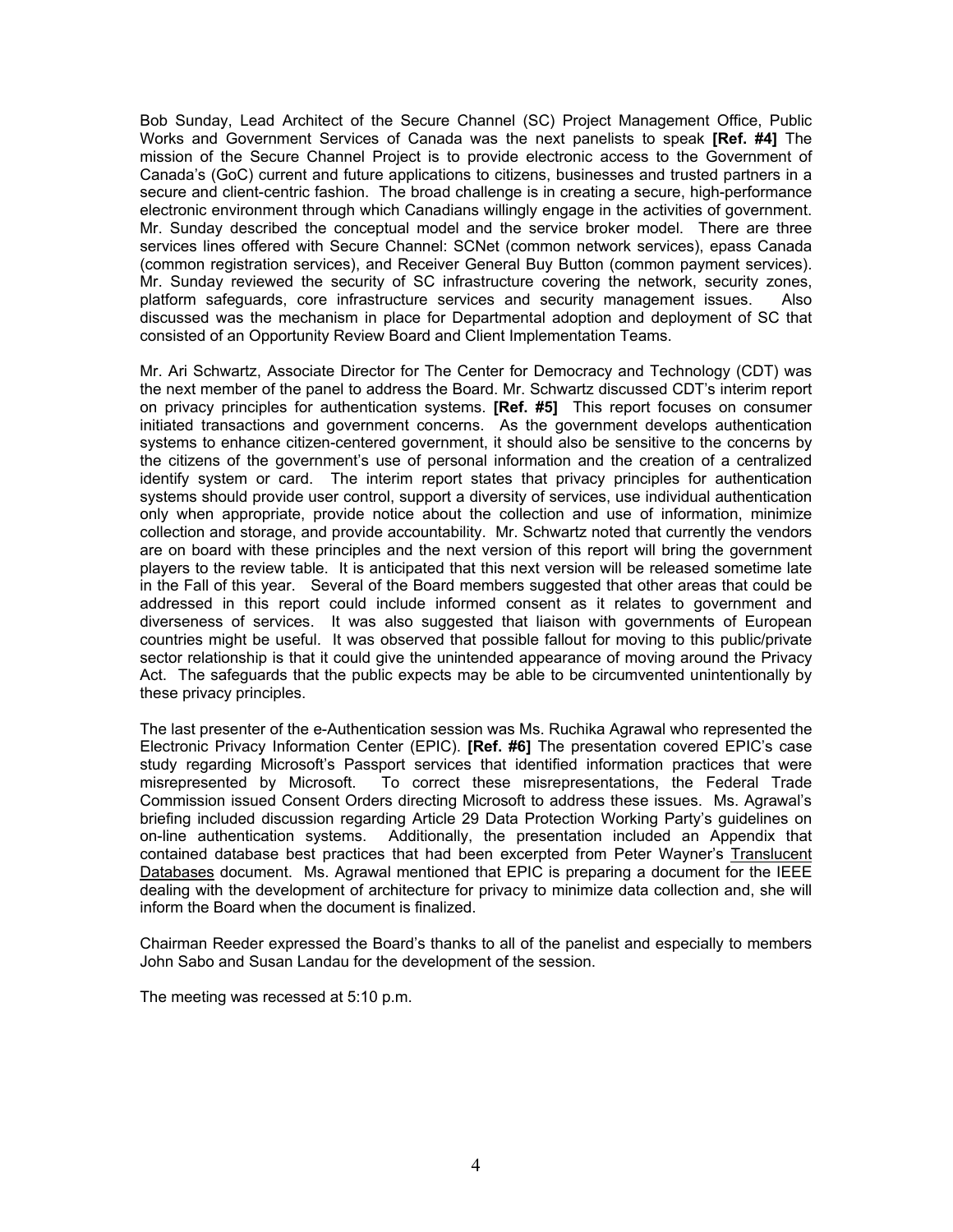## **Wednesday, June 11, 2003**

Chairman Reeder reconvened the meeting at 8:35 a.m.

### **Board Discussion/Review of Activities from Day 1**

The first item discussed was the membership vacancies on the Board. There are three vacancies to be filled; two vacancies in the federal category and one vacancy in the private sector other than large IT company category. NIST will review all nominations that have been received. Current Board members who would like to nominate anyone for membership consideration should pass on that information to Joan Hash and/or Ed Roback. The chairman extended special thanks and appreciation to Board member James Wade for all of his service to the Board during his tenure as a member. His appointment term expires on August 11, 2003.

Next, the Board discussed their views from the e-Authentication session held the first day. It was noted that there seemed to be some convergence or consensus on a set of principles coming out of the National Academy of Sciences CSTB report. It was observed that the public doesn't understand the privacy issues of such an effort between e-Government and e-Authentication. The Board is interested in looking at specific Customer Relationship Management (CRM) issues and the identifiable information used in linkage to see if there is secondary usage of information in any inappropriate ways. The public should have a better understanding of what is happening with the information that the Government collects on them. The Board will plan to devote a portion of their September meeting to discuss the CRM issues before they go forward with a specific recommendation or finding report to OMB. The current legal framework of e-Authentication is inadequate to deal with issues such as use of third party, and large data stores are beyond the reach of the laws that apply to the federal collection of data. The question is should there be guidance issued to cover these issues or should there be changes made to the Privacy Act to cover them. The Board will prepare a letter to the Director of OMB to address their concerns of these issues. Additional topics the Board will review are data mining and the issues raised by use of linkage with focus on CRMs. The Board would also like to look into the new uses of data for domestic security.

Another topic that the Board would like to address is the use of applets that become part of an individual's computers without their knowledge. The Government should have a policy in place such as the policy relating to the use of cookies. Board member Rich Guida volunteered to put together a panel session for the next meeting to explore this topic.

Board members Lynn Bruneau and Leslie Reis will put together a panel session for the September Board meeting to explore the CRM issues mentioned earlier.

Topics of other sessions that the Board would like to hold included the following:

- Examination of integration of information requested from the public sector and to find out how this information is being used beyond the specific purposes for which it was initially requested. Board member Morris Hymes agreed to coordinate this effort.
- Examination of NIAP extension activities. Morris Hymes and Steve Lipner agreed to coordinate this effort.

The Board reviewed the minutes of the March Board meeting and approved their adoption pending a minor editorial change.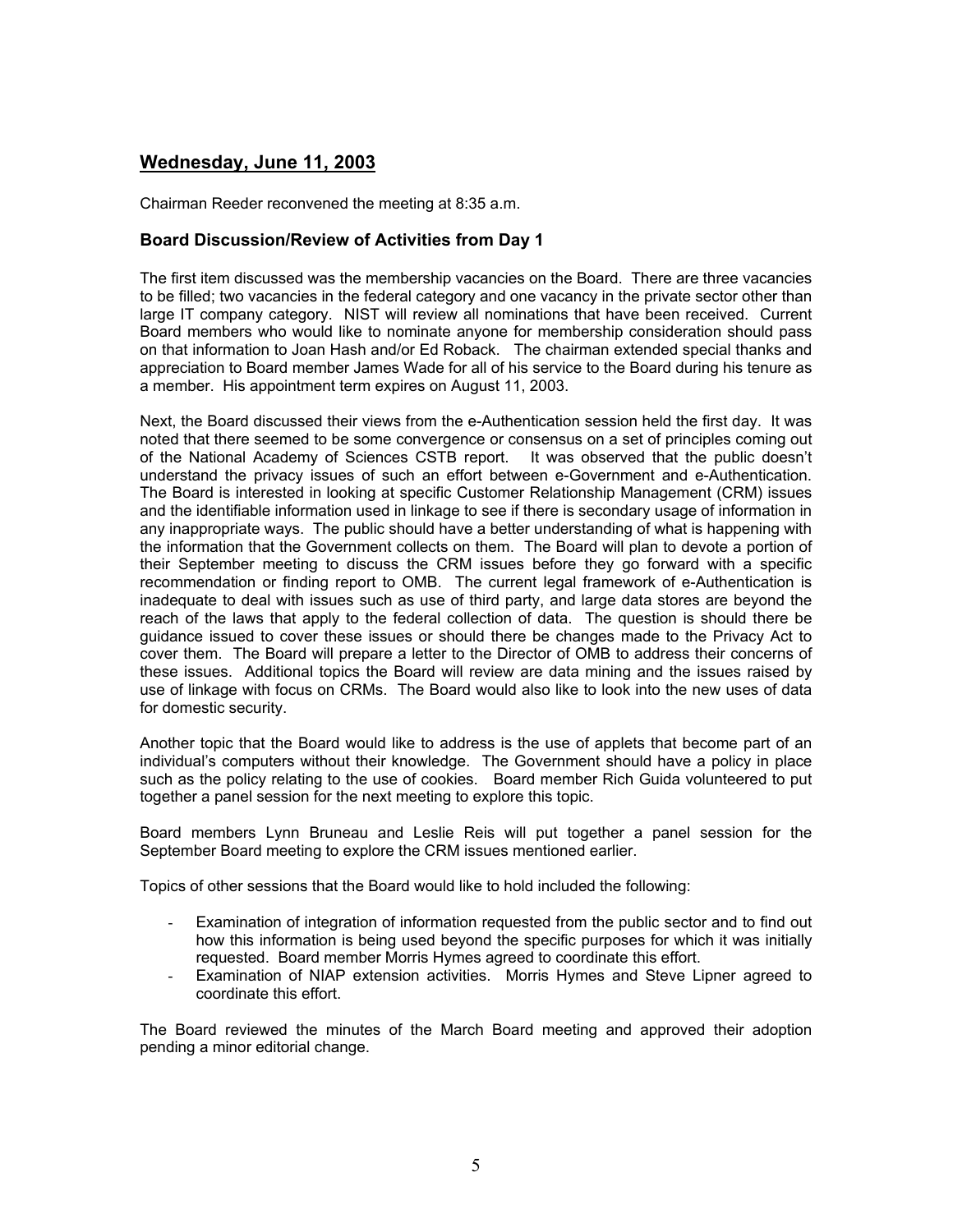#### **Update on Security Benchmarks, Checklists and Guidance**

Chairman Reeder briefed the Board on security benchmark activities that are currently underway at the Center for Internet Security.

Board member Steve Lipner introduced the participants of this session. They included Tim Grance of NIST, Terry Sherald of the Defense Information Systems Agency (DISA) and Jay Wentworth of ManTech working with the State Department.

Mr. Grance (NIST) presented a briefing on security checklists for commercial IT projects. **[Ref. #7]** He reviewed the drivers and challenges of the effort, the operational concept, the granularity or levels of checklists, the implementation and submission of details, the issues for producing checklists and issues for NIST and future steps that will be taken by NIST.

Mr. Sherald (DISA) presented a briefing on DISA's security technical implementation guide (STIG). **[Ref. #8]** The guide is a compendium of security practices and best practices for securing operating system or application software. Mr. Sherald reviewed the scope and lifecycle of STIG. There are STIGs available that cover a variety of networks/perimeters, operating systems, and applications. There is also a security handbook STIG available for the user. Currently, there are nine draft STIGs covering areas such as wireless, network infrastructure and virtual machines. There are four new STIGs to be developed in FY03 in the areas of voice over IP, optical, biometrics and MAC. Mr. Sherald discussed DISA's implementation of a Gold Standard that is applied to the STIGS and a Gold disk tool that is available. Lessons learned that were identified included the observations that settings still break things, there is not enough time to be as active as is needed and there must be contingencies for specific settings. The benefits identified were the involvement of vendors, the improvements to the STIGs and the focus on non-native environments vs. native W2K.

Mr. Wentworth shared his personal views on the security benchmark issues, and in particular, those issues he has seen at the State Department that have an impact on the variety of networks and risks of access of foreign nationals versus citizens access to these networks. The development of lengthy passwords is also a more sensitive issue for the State Department. General policies and templates are often used. Operationally templates have caused outside problems with the networks that use them. Version identification has helped aid in correcting problems that arise. Templates do not eliminate the need for manual steps to be taken. Another important thing to do is to scan to see that the template settings are being applied.

Mr. Lipner thanked the presenters for their briefings. The Board concluded that progress had been made in this area since the Board reviewed it in 2002. However, two challenges continue to face this effort. Many are still not applying the latest applications of software that are available to them. The other problem area lies in the process area and the cost of development of research.

#### **Introduction of Accuracy of Databases Session**

Board member Susan Landau presented the objectives for this session. The participants in this session included Joyce Schaul and Carolyn Myers of the Social Security Administration (SSA) and Tim Bouma of CGI Management Consulting Group of Canada.

Ms. Schaul was the first to brief the Board. **[Ref. #9]** She gave a historical overview of the tradition of privacy within SSA. The SSA Office of Quality Assurance has a 98% accuracy record in the area of personal payments that include accuracy of addresses, names, and other data beside monetary distribution to individuals. SSA is working on a pilot program for the deployment of the use of on-line forms use for data such as calculation of retirement benefits. A hybrid session is currently available for retirees to use. To the question of proposals to change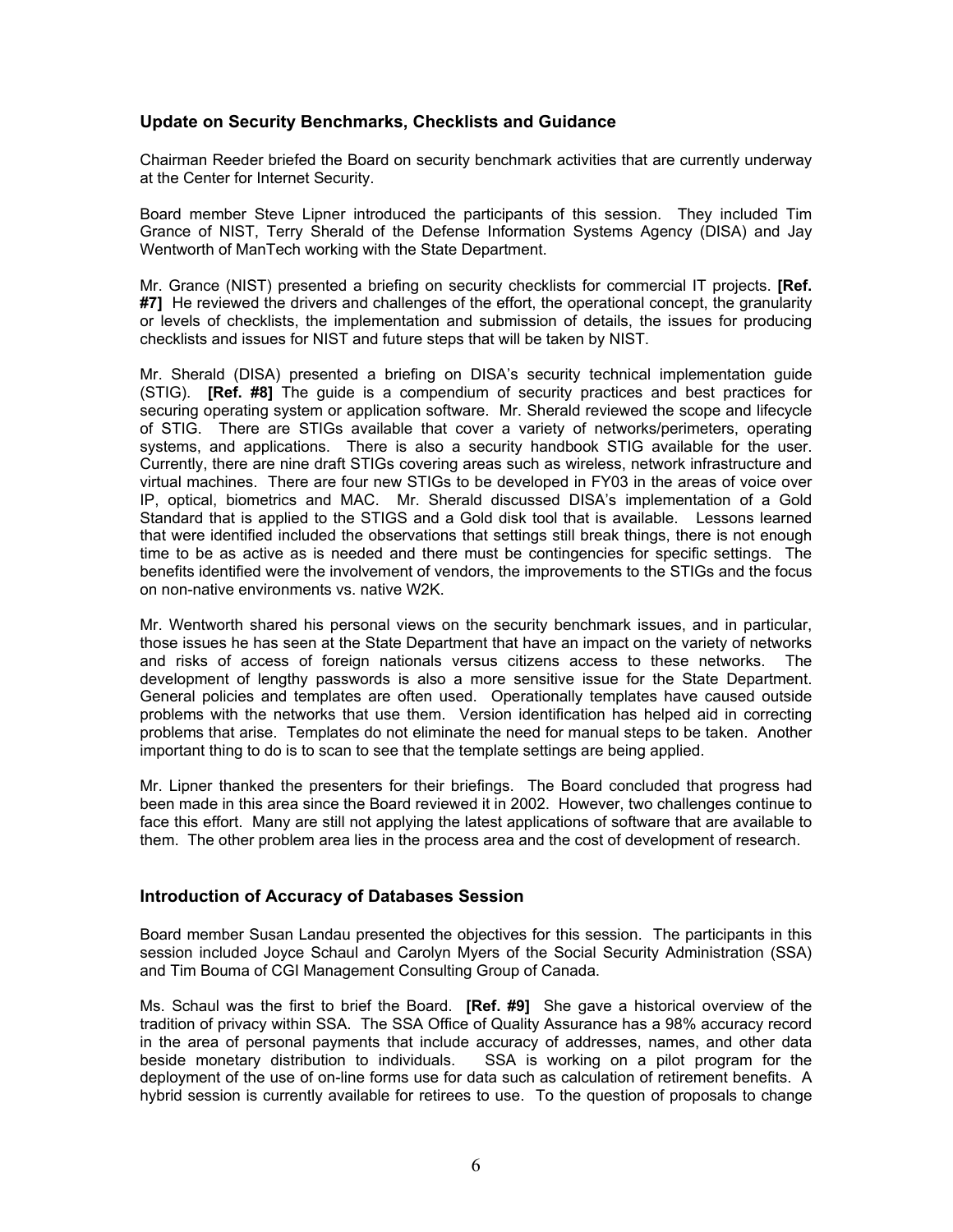the use of Social Security Numbers (SSN) with regard to identity theft situations, Ms. Schaul stated that SSA does not control the use of the SSNs. Verification services are available at SSA but it is not their main business. Current verification requests are primarily in the area of homeland security verifications. Ms. Schaul indicated that SSA has also been working with Eva Kleederman of OMB on the privacy implementation guidance document.

The next presenter was Carolyn Myers, who presented a briefing on the SSA's Death Master File (DMF). **[Ref. #10]** The DMF contains over 72 million records. It also contains beneficiary and non-beneficiary data. It was explained that 90% of the data reported comes from family members and funeral directors. Five percent of the data comes from States and two federal agencies. The remaining 5% comes from returned reports from banks and other financial institutions or as returned mail marked deceased. To ensure the accuracy of the data, SSA performs numerous audits. All reports must match data in the SSA database of Social Security numbers. Ms. Myers noted that there is a strong push to make the DMF data available for purchase by other entities. SSA does not exchange the information they collect with the States. However, the States are working on an initiative to match birth records with death records. The SSA has a disclaimer in place that protects them from being liable for information that it not determined to be accurate in the DMF. SSA is also working on the development of an electronic death registration program.

The last presenter of the session was Mr. Tim Bouma who presented an overview of the National Criminal Justice Index project (NCJI). **[Ref. #11]** The topics that were covered included data integrity and privacy, risk and governance analysis, privacy impact assessment, governancebased access control and memorandum of understanding details. In conclusion, Mr. Bouma reported that better information sharing has now become a priority for all government agencies. The NCJI is a first step to better information sharing between agencies in the criminal justice community. As a result, common infrastructure sharing standards and frameworks are only now emerging (e.g., RBAC, GBAC, etc.).

Chairman Reeder thanked all of the participants for their insightful presentations. It was suggested that the Board prepare a letter to the Director of OMB and the Department of Justice regarding what the Board has learned about the NCJI effort and the accuracy of criminal records. The Board agreed to have Chairman Reeder prepare a draft for consideration.

## **Professional Certification Briefing**

Mr. Hun Kim briefed the Board on the National Information Technology Security Professional Certification effort. **[Ref. #12]** This project got its impetus from the then White House Office of Homeland Security and is being directed under the auspices of the Department of Homeland Security. Mr. Kim was a member of the President's Critical Infrastructure Protection Board (PCIPB) Standing Committee on this effort. Core members of the group were from the Government. Meetings were held with organizations such as CIS, ISC<sup>2</sup> and the Learning Tree. The group is currently reviewing ways to transition people who already have some type of Information Technology certification credentials. Consultations are still continuing with a variety of stakeholders. Mr. George Bieber, formerly with DOD, is working with various agencies on training and awareness issues across agencies and trying to promote the use of rigorous certification credentials. The group is working with the Office of Personnel Management to add references to certifications as a desired element for employment of applicants. The Board expressed an interest in being kept informed on this topic and was pleased to know that NIST had a presence on the Working Group.

Chairman Reeder announced that it was unable to attend the meeting on Thursday. Board Member Rich Guida will serve as Acting Chairman in his place.

The meeting was recessed at 5:00 p.m.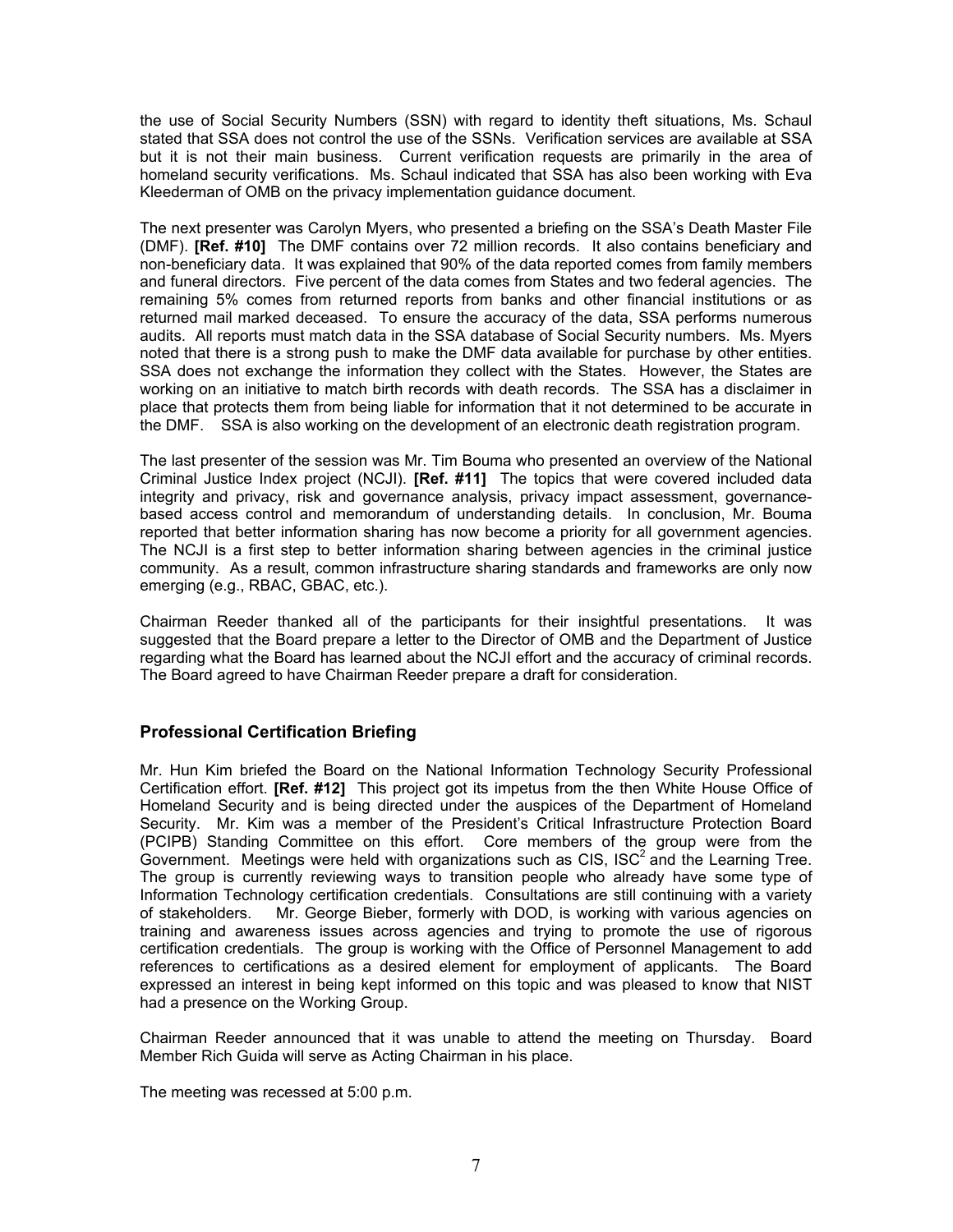## **Thursday, June 12, 2003**

Acting Chairman, Rich Guida, reconvened the meeting at 8:34 a.m.

#### **Board Discussion/Review of Actions from Day 2**

The Board focused on the review of the proposed letter to be sent to the Director of OMB on the subject of the Board's finding from the e-Authentication session. **[Ref. #13]** After deliberating on the content of the letter, the Board approved the letter.

The Board reviewed the items for the agenda for the September meeting based on the Board's earlier discussions. Sessions will be organized on 'touching the desktop' policies, public/private databases and CRM activities, NIAP in the unclassified community and use of data for domestic security. The Board will invite the Department of Homeland Security Privacy Officer, Nuala Connor-Kelly to attend the next meeting. They would also like to hear from the Department of Homeland Security's cyber security person at the next meeting.

### **National Science Foundation (NSF) Activities in Cyber Trust**

Carl Landwehr, Program Director with the National Science Foundation (NSF) presented a briefing on NSF's cyber trust vision. **[Ref. #14]** Cyber trust programs include data and applications security, network security, trusted computing and embedded and hybrid systems. Dr. Landwehr reviewed the recent Cyber Security Research and Development Act (CSRDA) and the programs that it authorized to be carried out by both NSF and NIST. The NSF plans to direct approximately \$15 million to increase their Cyber Trust research programs. In addition to these programs, NSF already has other activities underway related to Cyber Trust. NSA believes that now is the opportunity for increased investment in the areas of trusted computing, trustworthy computing, CSRDA and DHS.

## **Public Participation**

Acting Chair Rich Guida called for any public participation. There were no requests to present.

As there was no further business, Acting Chair Guida adjourned the meeting at 11:15 a.m.

- Ref. 1 Ahmed presentation
- Ref. 2 Varney presentation
- Ref. 3 Millett presentation
- Ref. 4 Sunday presentation
- Ref. 5 Schwartz presentation
- Ref. 6 Agrawal presentation
- Ref. 7 Grance presentation
- Ref. 8 Sherald presentation
- Ref. 9 Schaul presentation
- Ref. 10 Myers presentation
- Ref. 11 Bouma presentation
- Ref. 12 Kim presentation
- Ref. 13 Letter to Director of OMB
- Ref. 14 Landwehr presentation